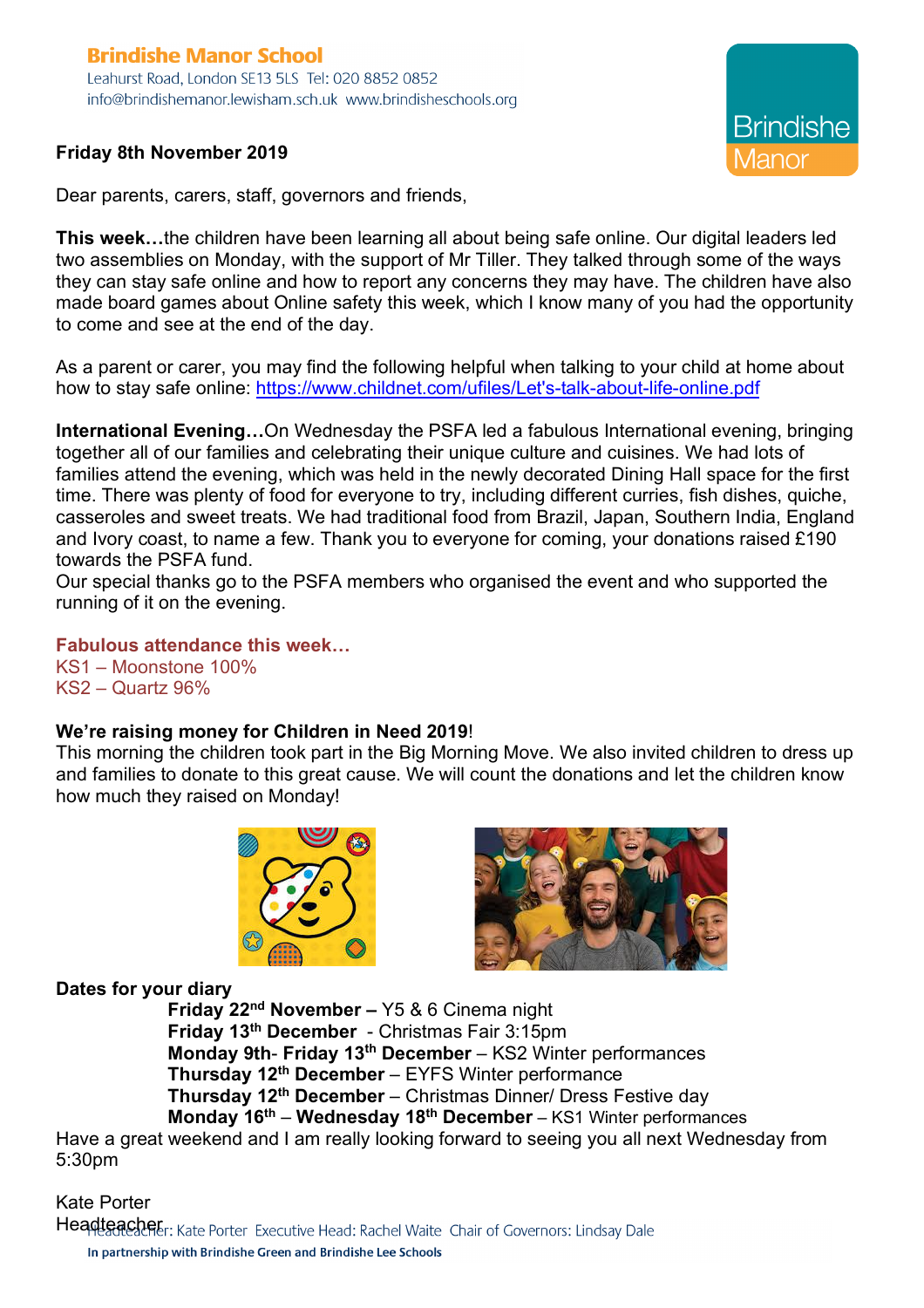**Nursery:** This week in Nursery, we continued our artwork of the poppy fields for Remembrance Day. They are on display in the Nursery lobby. We have been focusing on numbers, particularly matching the numerals as well as sorting objects according to colour. We have also talked about the sound 't' in addition to the previous sounds, 's' and 'a' that we have worked on. See how many objects you can name at home starting with these three sounds. Lots of children came in today with their dressing up clothes in support of ' Children in Need'.

**Year 1** Year one has continued their learning about subtraction, looking at different strategies to help children. We have used counting on and counting back and are beginning to look at part-part-whole equations that we learned when using addition to see how they relate to subtraction.

In Jasper class, the children have learned about the different animal groups and micro-habitats. Can your child name all the animal groups to you and share some examples in each one?

In Onyx class we have continued our learning about light and dark through 'The Night Pirates'. Thank you for sharing all your lovely pirate stories from home this week - they will serve as inspiration as we begin writing our own pirate stories next week! We also did a science investigation involving the 'dark cave' in the classroom. Ask your child about what we need to see in the dark! (hint: it's not eating a lot of carrots!) Have a lovely weekend! **Year 2** This week, Year 2 celebrated online safety week by reading the book *Oscar's Adventures* and thoroughly discussing screen time and making the right choices online. The children created their fantastic board games

which they played with their cross-age learning partners and adults - thank you for coming!

In English, the children were busy planning and writing their instructions for how to look after a penguin. Can your child explain the steps using time conjunctions(e.g. first, next, after that)? Can they tell you the imperative (bossy) verbs they've used in each step (e.g. put, wash, read, etc.)

To enhance our learning on Antarctica, can you research the other Polar region - the Arctic? Make a poster with 5 interesting facts about the Arctic region.

**Year 3** This week in maths, year 3 have been solving problems that involve subtraction. We have also been looking at common mistakes in subtraction calculations and explaining what the mistake is. In English we have been reading 'The Stone Age Boy' and have been planning and writing letters in the perspective of the little boy in the story, we focused on writing in the past tense and using adjectives to describe settings and emotions. As it was 'Online Safety Week', our are of focus was passwords. We discussed the importance of passwords and what makes a good password. The children also worked in pairs to make board games based on online safety and passwords.

**Year 4** It was lovely to see so many of you come and play our online safety games on Friday. The children have learnt a lot about being safe online and worked hard in creating their fabulous board games. We hope you had fun! In Topaz class, we have completed our reports and have begun studying Macbeth. We delved into the opening scene with acting and we began to ask questions about the play. We are incredibly lucky to so many wonderful actors in our class! This week in Amber class, the children have written descriptive narratives based on the scene in 'Hamlet' where he meets the ghost of his father. They are working like real authors to redraft, revise and edit their writing with more and more independence. We have learnt how to insert a bar chart into a Word document to present data about the Tudors - perhaps you can show your adult at home how to do this. Amber class would also like to congratulate Lottie for receiving a Blue Peter Badge this week - what an achievement!

**Year 5** This week, Year 5 have been learning about social media dos and don'ts as part of Online Safety week. We have discussed the age restrictions of apps such as Snapchat and Whatsapp and looked at different scenarios related to social media platforms and how we would handle them. We then created our own board games to help people learn more about these. Thank you to the adults who were able to come in and play these with us on Friday.

In maths, we've also continued their learning of fractions. We've been looking more at the relationship between division and fraction and practising 'bus stop' method for dividing 3 digit numbers.

In science, we have been investigating patterns related to our solar system. We looked at the statement "Do planets with a larger diameter have more moons?", researched this online and presented our data to either agree with or dispute this.

On Tuesday 26th November, Year 5 are off to the Royal Observatory as part of their learning about space. If you still need to bring in the form or money for this, please do so at the start of next week.

Next Friday, both Year 5 classes are also taking part in an Engineering workshop run by UCL. For this, we need kitchen rolls and cereal boxes. If you have any at home, could you please bring them in? Thank you to the children who already have

**Year 6** This week, Year 6 have been researching more deep factual knowledge about what it was like in the house where Anne Frank lived – Secret Annexe. We found out some really interesting facts that will make our